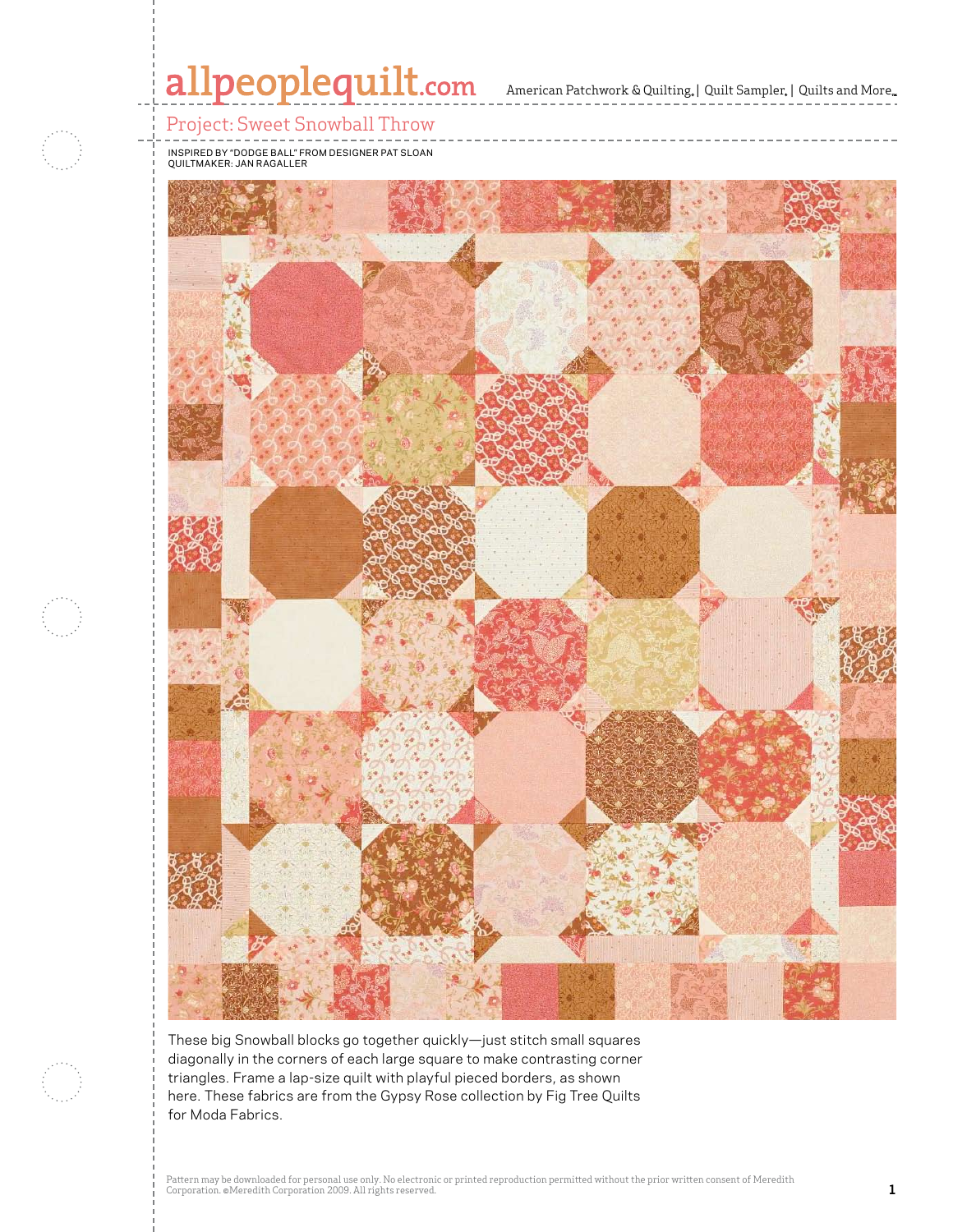# allpeoplequilt.com

American Patchwork & Quilting, | Quilt Sampler, | Quilts and More...

Project: Sweet Snowball Throw

#### Materials

- **3⁄4** yard total assorted cream prints (blocks, inner border)
- **<sup>•</sup>** 1½ yards total assorted peach prints (blocks, inner and outer borders)
- **1/<sub>3</sub>** yard total assorted green prints (blocks, inner and outer borders)
- **<sup>•</sup>** 1<sup>1</sup>⁄<sub>4</sub> yards total assorted coral prints (blocks, inner and outer borders, binding)
- *7*<sup>8</sup> yard total assorted brown prints (blocks, inner and outer borders)
- **•**  33⁄8 yards backing fabric
- **•**  59×67" batting

Finished quilt: 521⁄2×601⁄2" Finished block: 8" square

Quantities are for 44/45"-wide, 100% cotton fabrics. Measurements include 1/4" seam allowances. Sew with right sides together unless otherwise stated.

### Cut Fabrics

Cut pieces in the following order.

**From assorted cream prints, cut:**

**•**  7—81⁄2" squares

**•** 12-21/<sub>2</sub>×81/<sub>2</sub>" rectangles **From assorted peach prints, cut:**

- 9-8½ squares
- **•** 10-21/<sub>2</sub>×81/<sub>2</sub>" rectangles
- **•** 25–4½" squares

**From assorted green prints, cut: •** 2-8<sup>1</sup>/<sub>2</sub>" squares **From remaining assorted cream, peach, and green prints, cut:**

- 58-2½ squares
- **From assorted coral prints, cut:**
- **•**  6—81⁄2" squares
- **<sup>■</sup>** 13-4½" squares
- 6-21⁄2×42" binding strips
- **From assorted brown prints, cut: •**  6—81⁄2" squares
	- 14-4<sup>1</sup>/<sub>2</sub>" squares

**From remaining assorted coral and brown prints, cut: •** 88-2<sup>1</sup>/<sub>2</sub>" squares

- Assemble Blocks
- **1.** Set aside four assorted cream print 21⁄2" squares. Use a pencil to draw a diagonal line on wrong side of each remaining assorted cream print 2<sup>1/2</sup> square and on each assorted peach, green, coral, and brown print 2<sup>1/2"</sup> square. (To prevent fabric from stretching as you draw the lines, place 220-grit sandpaper under each square.)
- 2. Align a marked cream print 2<sup>1</sup>⁄<sub>2</sub>" square with one corner of a coral print 81/2" square (Diagram 1; note direction of marked line). Sew on drawn line; trim excess fabric, leaving  $\frac{1}{4}$ " seam allowance. Press open attached triangle.
- **3.** Referring to Diagram 2 for the direction of the drawn lines, repeat Step 2 to add assorted cream print 2<sup>1/2</sup> squares to remaining corners of coral 81/2" square to make a dark block. The 2<sup>1</sup>/<sub>2</sub>" squares need not match, but they should contrast in value with larger square. The dark block should be 81⁄2" square including seam allowances.
- 4. Repeat steps 2 and 3 with remaining assorted coral and brown print 81⁄2" squares and assorted cream, peach, and green print 2<sup>1/2</sup>" squares to make 11 dark blocks total.

**5.** Using assorted cream, peach, and green 8<sup>1/2</sup> squares and assorted coral and brown print 2<sup>1</sup>/<sub>2</sub>" squares, repeat steps 2 and 3 to make 19 light blocks (Diagram 3).

#### Assemble Quilt Center

- 1. Referring to photograph and Quilt Assembly Diagram, lay out blocks in six horizontal rows. When you are pleased with the arrangement, sew together blocks in each row. Press seams in one direction, alternating direction with each row.
- 2. Join rows to make quilt center. Press seams in one direction. The quilt center should be 401⁄2×481⁄2" including seam allowances.

#### Assemble and Add Inner Border

- 1. Align a remaining marked print 2<sup>1</sup>⁄2" square with one end of a cream or peach print 21/2×81/2" rectangle (Diagram 4; note direction of marked line). Sew on drawn line; trim excess fabric, leaving  $\frac{1}{4}$ " seam allowance. Repeat on opposite end using another marked print 21/2" square. (The squares do not need to match or offer as much contrast in value as in the blocks.) Press open attached triangles to make a border unit. The border unit should be 2<sup>1</sup>/<sub>2</sub>×8<sup>1</sup>/<sub>2</sub>" including seam allowances. Repeat to make 11 border units total.
- 2. Referring to Quilt Assembly Diagram, sew together two border units and three peach print 21⁄2×81⁄2" rectangles to make a top inner border strip. Press seams toward rectangles. The top inner border strip should be 2<sup>1</sup>/<sub>2</sub>×40<sup>1</sup>/<sub>2</sub>" including seam allowances. Add top inner border strip to top edge of quilt center. Press seam toward border.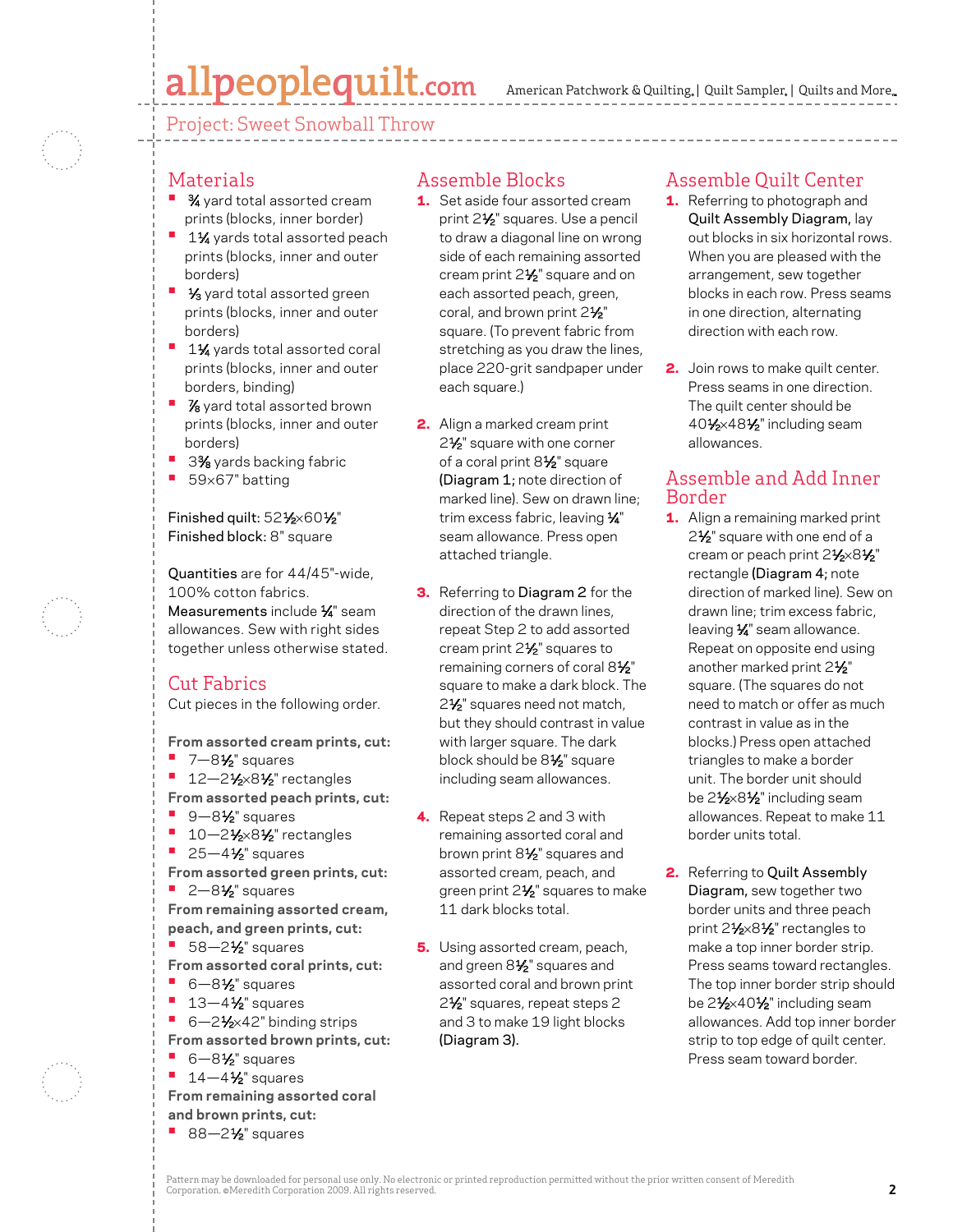## $\textbf{alpeople}$ quilt.com American Patchwork & Quilting, | Quilt Sampler, | Quilts and More...

Project: Sweet Snowball Throw

- **3.** Join three border units and two cream or peach print 21⁄2×81⁄2" rectangles to make a bottom inner border strip (Quilt Assembly Diagram). Press seams toward rectangles. The bottom inner border strip should be 2<sup>1</sup>/<sub>2</sub>×40<sup>1</sup>/<sub>2</sub>" including seam allowances. Add bottom inner border strip to bottom edge of quilt center. Press seam toward border.
- 4. Sew together three border units and three cream or peach print 21⁄2×81⁄2" rectangles to make a side inner border strip (Quilt Assembly Diagram). Press seams toward rectangles. The side inner border strip should be 21⁄2×481⁄2" including seam allowances. Repeat to make a second side inner border strip.
- 5. Sew a cream print 2<sup>1</sup>/<sub>2</sub>" square to each end of side inner border strips. Press seams toward squares. Add side inner border strips to remaining edges of quilt center. Press seams toward border.

#### Assemble and Add Outer Border

- 1. Sew together 11 assorted peach, coral, and brown print 41⁄2" squares to make a short outer border strip. Press seams in one direction. The short outer border strip should be 41⁄2×441⁄2" including seam allowances. Repeat to make a second short outer border strip.
- 2. Join 15 assorted peach, coral, and brown print  $4\frac{1}{2}$ " squares to make a long outer border strip. Press seams in one direction. The long outer border strip should be 41⁄2×601⁄2" including seam allowances. Repeat to make a second long outer border strip.

**3.** Sew short outer border strips to short edges of quilt center. Add long outer border strips to remaining edges to complete quilt top. Press all seams toward outer border.

#### Finish Quilt

- 1. Layer quilt top, batting, and backing; baste. Quilt as desired.
- **2.** Bind with coral print binding strips.



DIAGRAM 1



DIAGRAM 2



DIAGRAM 3



DIAGRAM 4